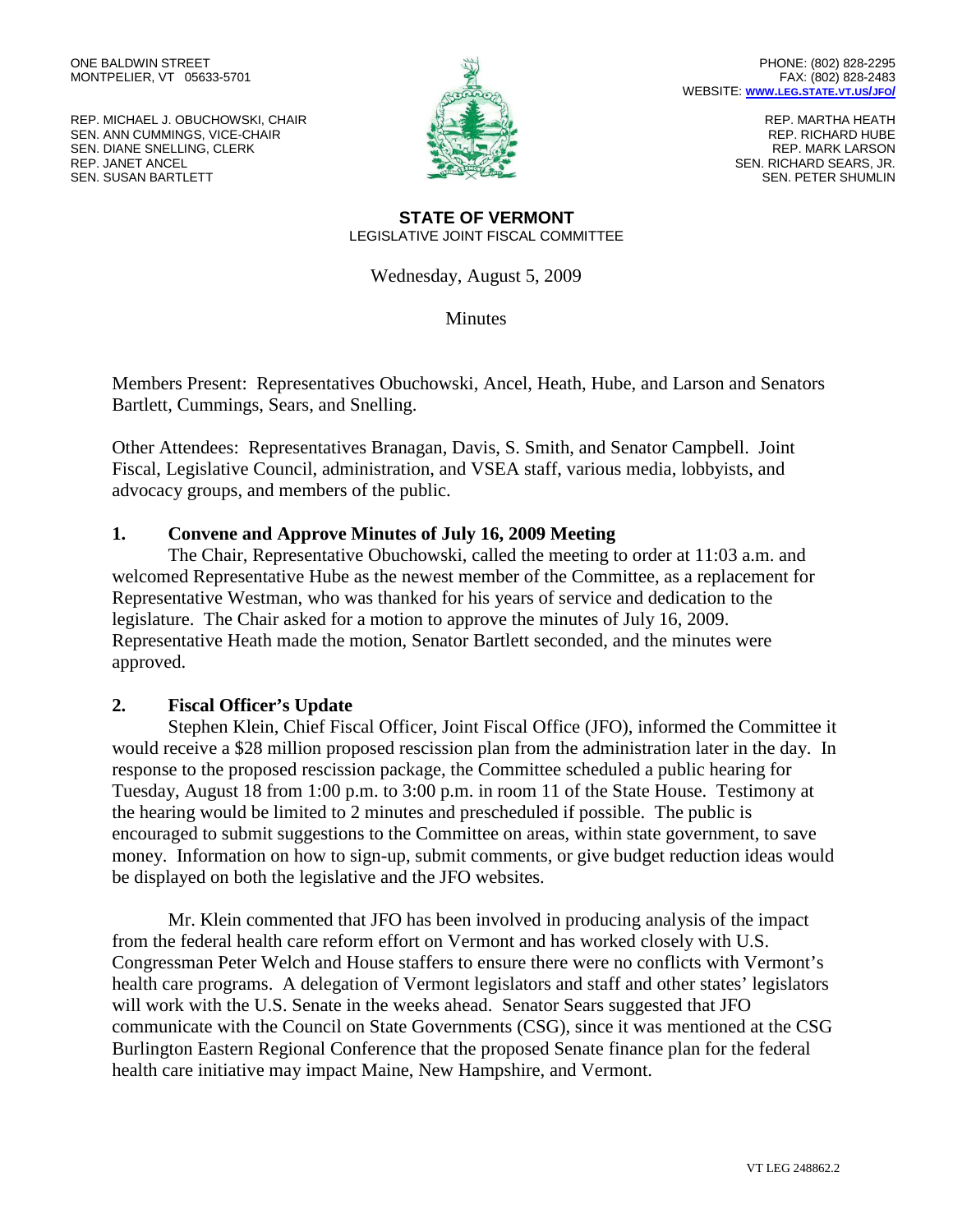Mr. Klein announced that JFO would schedule an American Recovery and Reinvestment Act (ARRA) briefing for legislators within the next few weeks and invite Tom Evslin, the Chief Recovery Officer of the Office of Economic Stimulus and Recovery Office, to answer questions. Representative Ancel, one of the appointed legislative liaisons to the ARRA subgroup, explained that the briefing would be coordinated through one or more conference calls. Legislators would be asked to forward questions prior to the call.

Representative Larson highlighted what JFO and Legislative Counsel staff have accomplished in taking the lead in a national conversation of health care and the tremendous work of coordinating an effective Vermont coalition. Representative Heath stated that a JFO memorandum on the effects of the federal health care initiative on Vermont was presented to the participants at the CSG conference as a good example that balanced the pros and cons of what the federal initiative meant to Vermont.

## **3. Grant #2388 from Commonwealth Fund to Health Care Reform Commission for Accountable Care Organization Pilot**

Jim Hester, Director of the Health Care Reform Commission, explained the grant. Representative Heath inquired who was involved in the pilot. Mr. Hester responded that the organizers of the pilot were the Brookings Institute and the Dartmouth Institute, which are setting up a national learning collaborative with four to five pilot organizations scheduled for operation in 2010. The intent of Act 49 of the 2009 session was to develop a strong application for Vermont to be a strong candidate for the Accountable Care Organization Pilot. Senator Snelling moved to approve the grant, and the Committee accepted the grant favorably.

## **4. Benchmark Targets to Reduce Rates of Expenditure Growth for Retirement and Retiree Health Benefits**

Beth Pearce, Deputy State Treasurer, listed the members of the Retirement Funding Commission, its 2009 itinerary, and charge. Due to the rapid growth in the aging population and an unprecedented economic decline, the commission was faced with difficult discussions on its recommendations for a fair, equitable, and sustainable way to fund state retirement. A plan was due by December 18.

Mr. Klein explained the benchmark memorandum and a table on relevant inflation and other economic measures. In answering Representative Ancel's question of whether the benchmark should be a general overall percentage, Mr. Klein stated the statute did not specifically define the amount but rather left it to the Committee to decide. Representative Heath inquired if the general cost of retirement and the accrued actuarial cost were growing and the context of how the initial percentage range of a 3.5% to 4% growth was determined. Ms. Pearce stated that the normal cost was based on actuarial analysis, taking in account certain factors. If current assumptions are held, the rate would grow about  $4\frac{1}{2}\%$  per year. One assumption is interest rates, of which some impairment has occurred over the last few years. Another assumption is longevity of the working population. The unfunded accrued actuarial liability currently grows annually at a rate of 5%.

Ms. Pearce asked the Committee for its recommendation to the commission on considering the range of options for determining its spending growth benchmarks.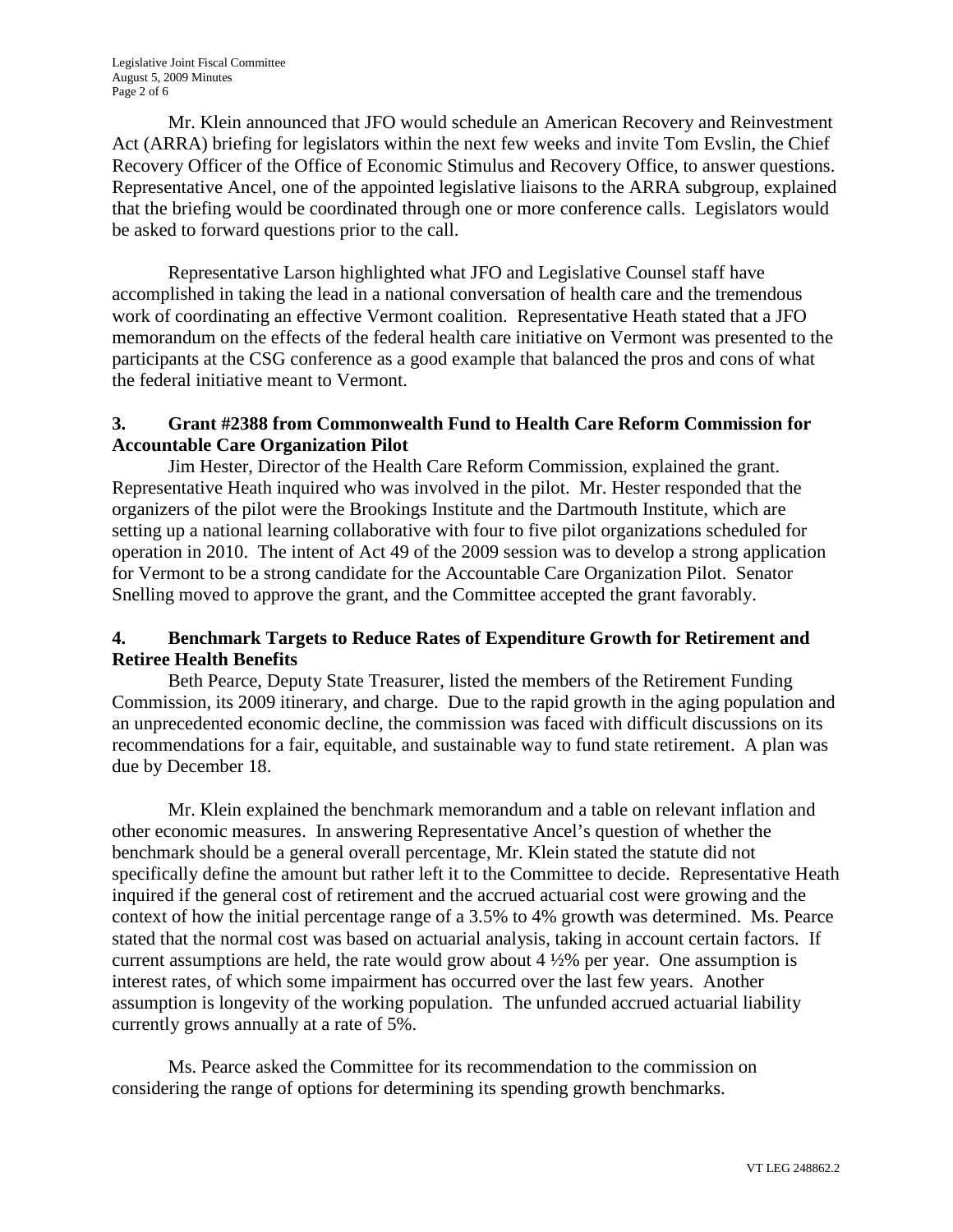Representative Heath offered that she was comfortable with a recommendation of 3 ½% to 4%. Mr. Klein clarified for Senator Snelling that the consensus projections from the Legislative Economist and the Governor's Economist were over an entire length of time (10 years) that considers the fluctuations of the rates. Representative Hube commented that the general retirement and health care costs after retirement should be separated as two different discussions, since general retirement is more of a known amount rather than the ever-increasing rates of health care. Mr. Klein, as requested by Representative Hube, indicated that there were no CPIrelated data to support a benchmark for determining health care costs. Representative Hube queried whether from a policy standpoint, it made sense to separate the two retirement issues. Mr. Klein answered that it was a reasonable theory. The commission was responding to a statutory directive, which left that discussion up to the Committee. Ms. Pearce offered to check on possible CPI-related data for health care.

Representative Ancel stated the question to ask is what the state can afford rather than what are its needs. She offered that she was comfortable with a 3 ½% to 4% benchmark but would like a caveat that the growth rates not exceed the overall state revenues. Senator Bartlett stated she was comfortable with 3 ½% and stressed the importance of a reasonable benchmark because it required a financial obligation for the state. Senator Sears made a motion to approve a 3 ¾% benchmark. Representative Ancel commented that 3 ¾% seemed too high in light of declining revenues. Representative Heath stated an advantage to setting the benchmark at 3  $\frac{1}{2}\%$ was lower expectations, and she moved to amend the motion to 3  $\frac{1}{2}\%$ . Senator Sears accepted the amendment, and the Committee approved the amended motion.

**5. Other Fiscal Issues** – a. Retirement Incentive Plan – Eligibility Change Request. Ms. Pearce mentioned two memorandums, one from Secretary Lunderville, and one from State Treasurer Spaulding. She then provided an additional handout listing the number of applicants by department. Representative Heath asked for a listing that showed the percentage of applicants by department, which was handed out later in the meeting by JFO.

Ms. Pearce, in answering Representative Heath's question, replied that seven applicants from a total of 337 had declined the retirement incentive package; it was anticipated that others may follow. Representative Hube asked for conclusions on why no one younger than 48 years of age applied for the incentive, and Ms. Pearce responded that years of service dictated the amount of benefits received. Ms. Pearce offered to get information on the overall state employee age population. Representative Ancel inquired how the 300 applicant amount was originally decided. Senator Bartlett offered that the number was picked through a means of how much money was needed for reducing future budget deficits and conversations with the state employees' union. Senator Bartlett made a motion to increase the retirement incentive cap to 330 and acknowledged the authorization from the administration. The Committee approved the motion.

#### **b. Web Portal Board Proposal for Fee Increases**

**1. Motor Vehicle Record (MVR) Online Search**

# **2. Over-the-Counter (OTC) Credit Card Processing**

Tom Murray, Chief Information Officer for the Department of Information and Innovation, and Casey Faiman, General Manager of the Vermont Information Consortium, explained the MVR fee increase. Representative Hube asked who, beside the insurance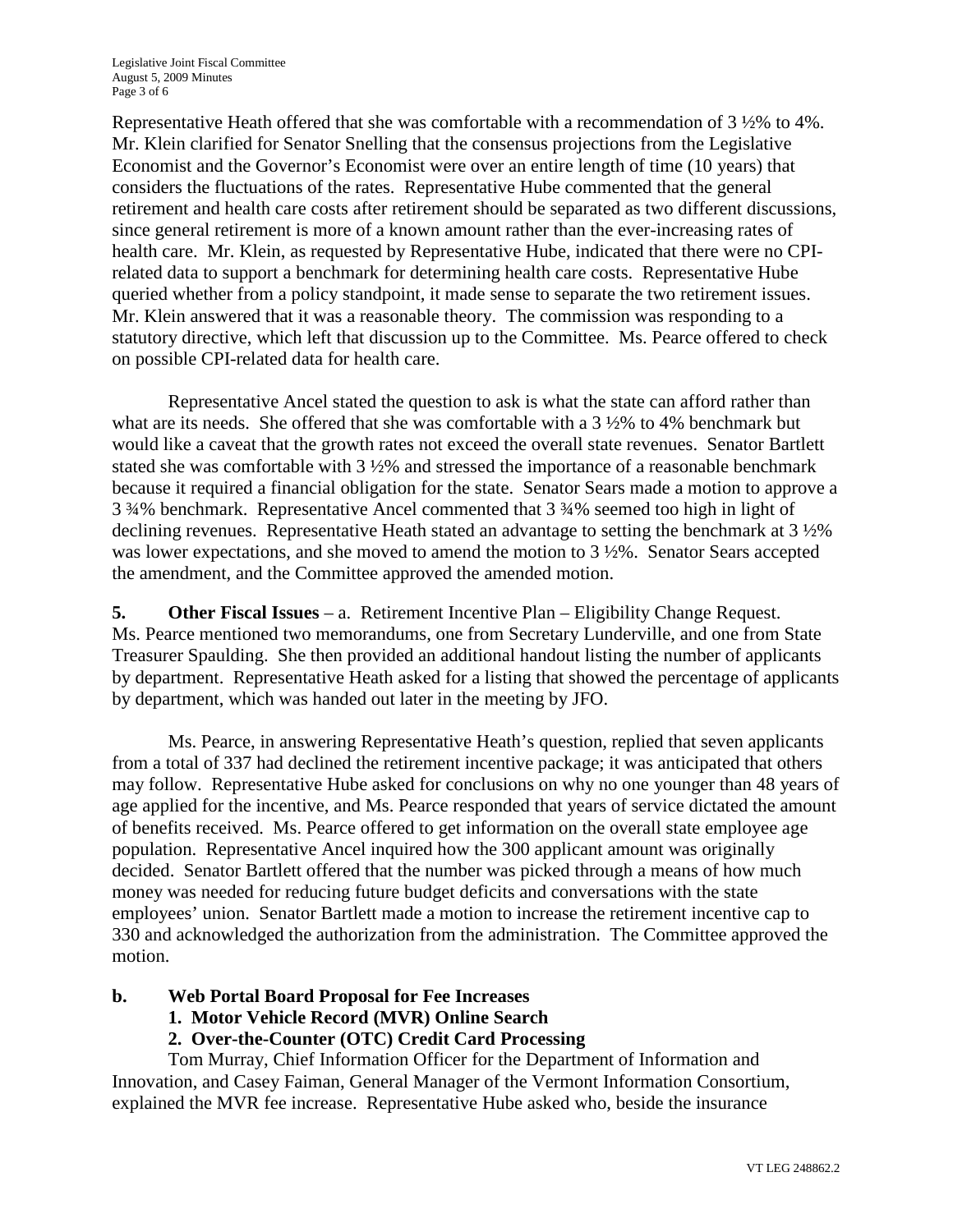companies, would pay the fee for the MVR. Mr. Casey responded that typically it was large data aggregators that then sent that information to insurance companies, but others may include background checks conducted by companies such as trucking companies. Linda Snyder of the Agency of Transportation offered that parking or speeding tickets would not show up on a criminal records check.

Mr. Murray outlined the OTC fee proposal. Senator Sears asked whether state statute allowed merchants to charge a fee when conducting OTC transactions, and he showed concern for the state charging a fee when merchants were disallowed. Senator Cummings offered that there were fees already allowed for some state government entities for credit card transactions. Mr. Murray explained that the Department of Taxes had statutory authority for particular programs to charge fees but the Department of Motor Vehicles did not.

Representative Ancel commented that electronic transactions should be encouraged as a cost-saving method of payment, but charging fees for those activities was counterproductive in encouraging the public to utilize those methods of payment. Mr. Murray debated that the feebased services financially assisted the non-fee-based services. Representative Larson asked why the fee was being proposed to JFC and not during the previous legislative session. Mr. Murray stated the Web Portal Board was following statutory procedure by allowing JFC authorization.

Mr. Murray explained that the \$1.00 increase from fees would generate an additional \$300,000 in revenue. Mr. Faiman further explained that the increase in revenue would enable the Board to expand the non-fee-based services. Representative Ancel pointed out that Vermont's motor vehicle rates seemed higher than other New England states. Mr. Murray offered that Vermont's rates have always been on the high side. Senator Sears requested that the newly appointed commissioner of the department of motor vehicles, Rob Ide, testify at a JFC meeting to give comments on the proposal before a decision is made. Representative Heath commented that it would be hard to offer the ability for the credit card convenience and still afford the credit card fees.

Representative Obuchowski suggested that the two fee proposals be split for voting purposes, and that the second proposal for the OTC fee be delayed to the next regularly scheduled JFC meeting in September, at which time the commissioner of the Department of Motor Vehicles and the chairs of the House and Senate Committees on Transportation respond to the OTC fee. Representative Larson inquired whether the administration was in support of the fees and Mr. Murray answered in the affirmative. Representative Ancel commented that she would feel more comfortable with a smaller fee of 50 cents. Senator Sears moved to approve the MVR fee, and that action be postponed on the OTC fee until the September JFC meeting. The Committee approved the motion.

#### **c. Update on Rutland Regional Medical Center (RRMC) Process**

Beth Tanzman for the Department of Mental Health (DMH), Stephen Wisloski, Director of Investment and Debt Management, and Beth Pearce for the State Treasurers Office introduced themselves to the Committee. Ms. Tanzman gave a refresher of the proposed process for the RRMC. Ms. Pearce detailed the financial process and commended the DMH project team for creating a comprehensive and strong economic model. The proposed RRMC economic model suggests the creation of a 501(c)3, temporarily named New Corp, to administer funding and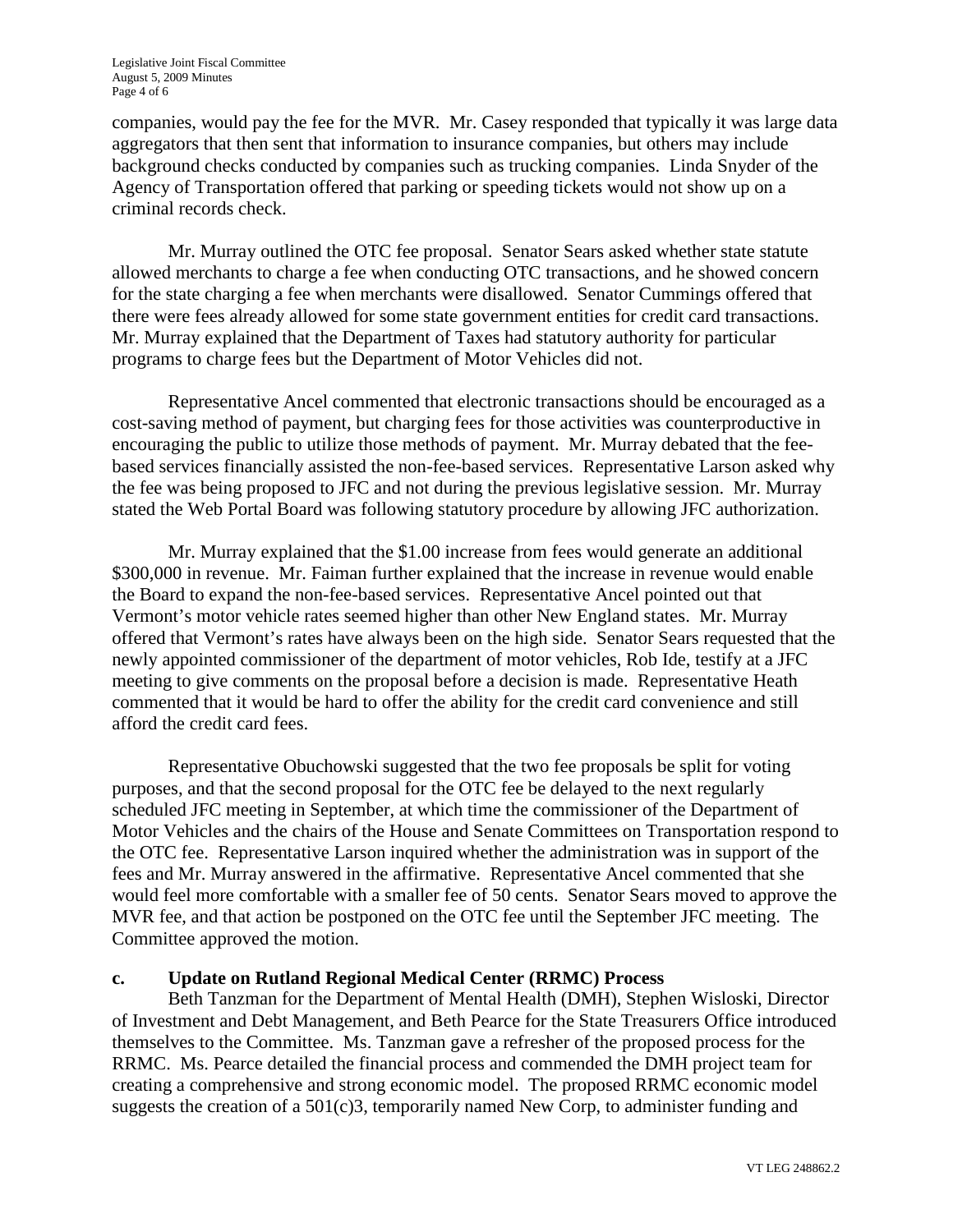facilitate the lease to RRMC. The treasurer's office has been assisting DMH in identifying appropriate financial mechanisms and facilitating discussions with rating agencies before going out to the market. A joint report from the treasurer's office and JFO is due by Oct. 1 to JFC, and will identify the risks associated with the financial options.

Mr. Wisloski explained the best financial option is a variable rate financing that would be backed by a bank letter of credit. An alternative option that was introduced in the federal stimulus package would be through a bank for private placement financing which a larger financial institute would vet, rather than having the rating agencies approve the plan. The third and least favorable option is to go directly to a rating agency such as, Standard and Poor's for backing of the proposal and then to the public market.

Ms. Tanzman concluded that if the JFC and the Mental Health Oversight Committee found the financial plan to be sound, then DMH would apply for a Certificate of Need (CON) and move forward finalizing the funding. Representative Hube inquired whether the land for the facility would be leased to the New Corp. Ms. Pearce offered that the treasurer's office was currently working on the mechanics of the lease with RRMC and would include the information in the October report.

The Committee recessed at 12:50 p.m. and reconvened at 1:20 p.m.

The Chair called the Committee to order and asked for a moment of silence for Sheri Burch of Legislative Council, and recognized her contributions and years of service to the Legislature.

#### **6. Presentation of the Administration's Proposed FY2010 Expenditure Reduction Plan** Neale Lunderville, Secretary of the Agency of Administration, and James Reardon,

Commissioner of the Department of Finance and Management, introduced themselves. Secretary Lunderville relayed the Governor's message on the proposed rescissions. Commissioner Reardon gave the overview of the proposed reduction plan.

Senator Sears expressed concerns for the reductions in public safety with a scheduled increase of additional sex offender registrants, October 1, and asked that the commissioner of the department explain any impacts to the Committee. Secretary Lunderville responded the administration would supply that information to the Committee. Senator Sears inquired whether reductions in the department of health would impact the response to the H1N1 immunization plan. Secretary Lunderville offered to respond to the Committee on any impacts.

Representative Larson requested information on the number of individuals waiting for care by category and county in the Vermont Health Access Program (VHAP). Secretary Lunderville agreed to include the information at the next JFC meeting. Commissioner Reardon offered that due to some technical errors in the rescission package, an additional document would be handed out to the Committee. Representative Larson inquired why only 3 out-of-the-4 investigative positions in the labor budget were filled, since the positions generated revenue. Commissioner Reardon agreed the positions would generate revenue, but the theory was to pilot three positions first and then reevaluate whether more were needed.